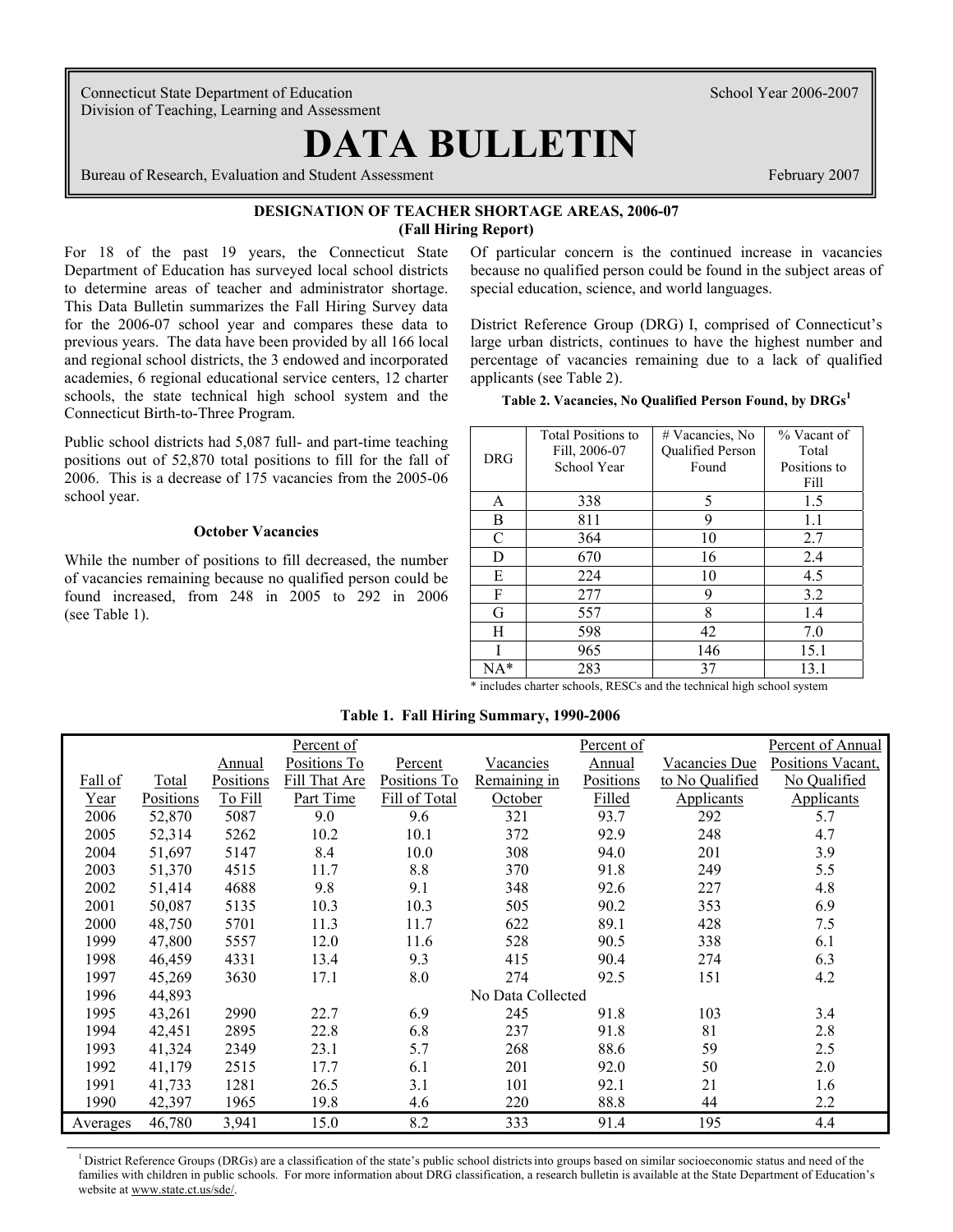The majority of school districts indicated that they were using short-term substitutes as a solution to their October vacancies (see Table 3). In addition, approximately 18 percent of the October vacancies were handled by either redistributing students among other classes, thereby increasing class size, or by adding additional classes to teachers' schedules. Approximately four percent of the vacancies were resolved by no longer offering a course.

## **Table 3. Solution to October Vacancies**

| Solution                                                              | $%$ of<br>October<br><b>Vacancies</b> |
|-----------------------------------------------------------------------|---------------------------------------|
| Course no longer offered                                              | 4.3                                   |
| Students redistributed among other classes                            | 10.6                                  |
| Short-term substitute                                                 | 54.5                                  |
| Teacher(s) with appropriate certification pick up<br>additional class | 7.8                                   |
| Remaining vacant (administrative positions only)                      | 5.8                                   |
| Filled by interim appointment (administrative                         | 8.6                                   |
| positions only)                                                       |                                       |
| <b>Other</b>                                                          | 89                                    |

#### **Designation of Shortage Areas**

**Based on 2005-06 school-year data, the state-identified shortage areas for the 2006-07 school year are:** 

- **Bilingual Education, PK-12**
- **Comprehensive Special Education, 1-12**
- **English, 7-12**
- **Intermediate Administrator**
- **Mathematics, 7-12**
- **Music, PK-12**
- **Remedial Reading, PK-12**
- **Science, 7-12**
- **Speech and Language Pathology**
- **World Languages, 7-12**

**These subject areas were approved by the U.S. Department of Education as federally designated teacher shortage areas**. **The data collected in the 2006 Fall Hiring Survey will be used to determine the teacher shortage areas for the 2007-08 school year.**

The Connecticut State Department of Education sends a yearly proposal to the U.S. Department of Education to consider certain subjects as areas of shortage. This designation enables borrowers under the Stafford and Supplemental Loans for Students programs who teach in one of these areas to possibly qualify for a deferral of loan repayments. Perkins loan holders may qualify for full loan forgiveness if they are teaching in one of these shortage areas.

Connecticut also designates shortage areas in response to a mortgage assistance program administered by the Connecticut Housing Finance Authority (CHFA). This program enables teachers who teach in a priority school district, or who teach in a state-identified subject-matter shortage area, to qualify for mortgage assistance. In the case of certified teachers employed by a priority school district, the teacher's residence must be located in that district. Teachers who teach in a state-identified subject-matter shortage area are able to purchase homes statewide. This program is available to first-time home buyers only and is subject to CHFA eligibility requirements. The mortgage assistance program was created to serve as a tool to help recruit and retain public school teachers in Connecticut.

In addition to loan deferment and mortgage assistance benefits for teaching in a shortage area, school districts may also take advantage of this designation when rehiring retired teachers. The 2003 General Assembly enacted a law that enables retired teachers to be reemployed without being subject to the earnings limit if they teach in a position designated by the Commissioner of Education as a subject shortage area for the school year in which they are employed.

For the past several years, subject areas designated as shortage areas have been difficult positions to fill (see Table 4). While the number of positions available for the start of the school year has decreased for many of the shortage areas, the number of these vacancies remaining in October because no qualified person could be found continues to increase. Initiatives such as the mortgage assistance program, federal loan deferment program and the rehiring of retirees are intended to somewhat reduce these specific subject-area shortages.

| THERE IS TO DESCRIPTION TO THE VIOLENCE OF THE VALUE OF THE VEHICLE OF THE VALUE OF $\sim$ |                       |           |         |         |           |                                  |           |           |         |           |  |
|--------------------------------------------------------------------------------------------|-----------------------|-----------|---------|---------|-----------|----------------------------------|-----------|-----------|---------|-----------|--|
|                                                                                            | # Positions Available |           |         |         |           | # Positions Remaining Vacant,    |           |           |         |           |  |
|                                                                                            |                       |           |         |         |           | <b>No Qualified Person Found</b> |           |           |         |           |  |
| <b>Subject</b>                                                                             | $02 - 03$             | $03 - 04$ | $04-05$ | $05-06$ | $06 - 07$ | $02 - 03$                        | $03 - 04$ | $04 - 05$ | $05-06$ | $06 - 07$ |  |
| <b>Bilingual Education</b>                                                                 | 97                    | 65        | 40      | 34      | 53        | 23                               | 22        | 14        | 14      | 21        |  |
| Special Education                                                                          | 580                   | 493       | 502     | 615     | 578       | 61                               | 48        | 32        | 52      | 56        |  |
| English                                                                                    | 308                   | 317       | 392     | 403     | 379       | 6                                | 11        |           | 11      | 15        |  |
| Intermediate Administrator                                                                 | 187                   | 165       | 220     | 261     | 244       | 13                               | 10        | 8         | 20      | 26        |  |
| <b>Mathematics</b>                                                                         | 260                   | 286       | 322     | 376     | 329       | 8                                | 18        | 18        | 32      | 21        |  |
| Music                                                                                      | 216                   | 175       | 196     | 151     | 77ء       | 20                               | 10        | 4         | 9       | 15        |  |
| Remedial Reading                                                                           | 50                    | 45        | 56      | 55      | 72        | 11                               | 8         | 6         |         | 12        |  |
| Science                                                                                    | 326                   | 265       | 315     | 322     | 333       | 16                               | 11        | 13        | 8       | 30        |  |
| Speech and Language Pathologist                                                            | 139                   | 95        | 104     | 118     | 140       | 47                               | 16        | 19        | 30      | 28        |  |
| World Languages                                                                            | 255                   | 204       | 257     | 310     | 251       | 10                               | 13        | 17        | 10      | 21        |  |

**Table 4. Positions Available in the Shortage Areas, 2002-03 to 2006-07**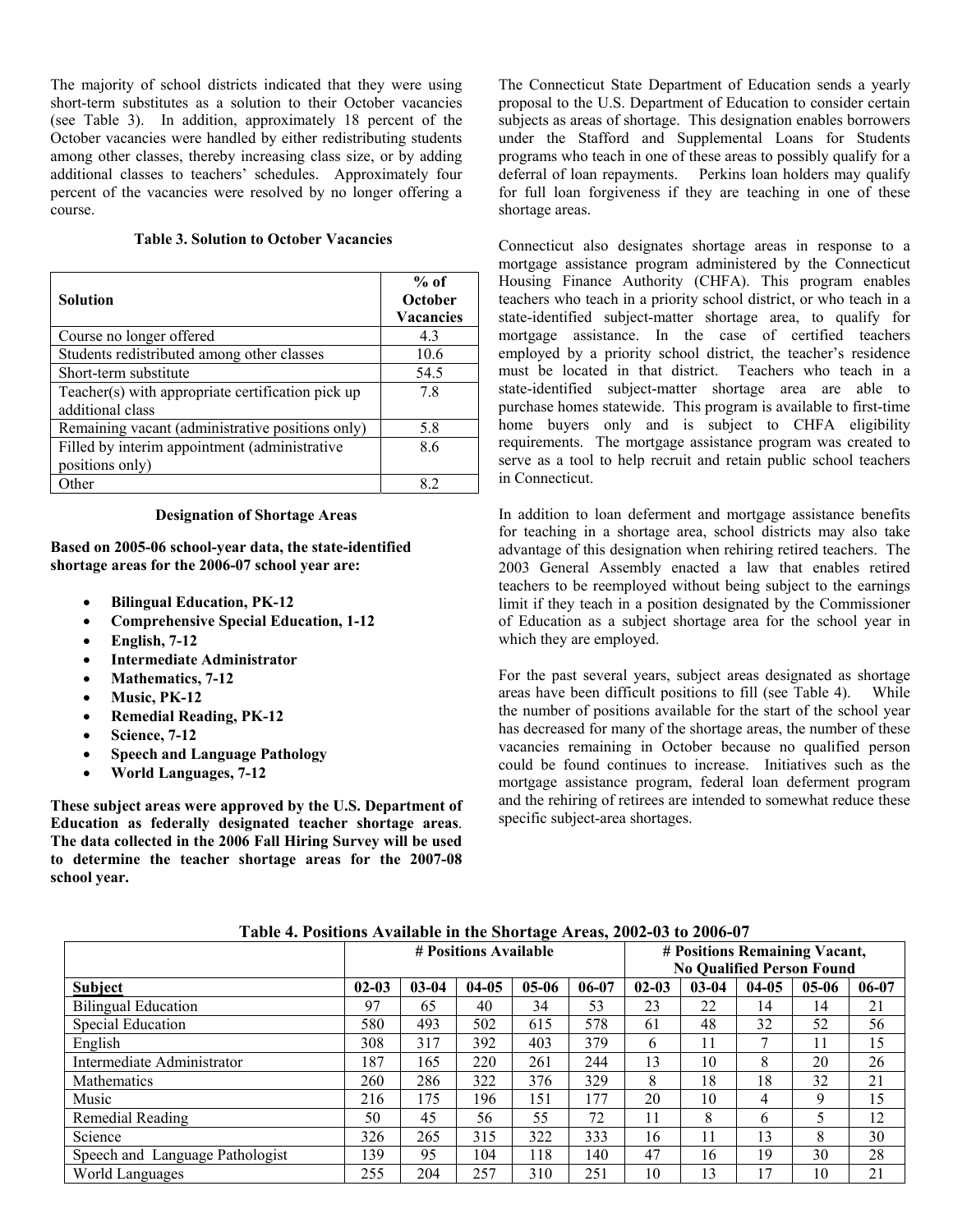# **Table 5. 2006-07 Hiring Statistics**

|                                                    |                      | Vacancy:                |                         |                     |                   |                        |                        |                   |                  |
|----------------------------------------------------|----------------------|-------------------------|-------------------------|---------------------|-------------------|------------------------|------------------------|-------------------|------------------|
|                                                    |                      | No                      |                         |                     |                   |                        |                        | Median            |                  |
|                                                    | Total                | Oualified               | Durational              |                     | Minimum           |                        |                        | Applicant         |                  |
| <b>Endorsement Area</b>                            | Positions to<br>Fill | Person<br>Found         | Shortage<br>Area Permit | Minor<br>Assignment | Oualified<br>Hire | Median<br>Applications | 1st CT<br>Certificates | Ouality<br>Rating | Shortage<br>Rank |
| Agriculture, Pre-K-12                              | 3                    | $\overline{0}$          | $\boldsymbol{0}$        | $\overline{0}$      | $\overline{2}$    | 5                      | 8                      | 1                 | 42               |
| Art, Pre-K-12                                      | 113                  | $\overline{2}$          | $\overline{0}$          | $\mathbf{0}$        | 6                 | 25                     | 196                    | 3                 | 25               |
| Bilingual, PK-12                                   | 53                   | 21                      | 11                      | $\overline{0}$      | 26                | 5.5                    | 12                     | 1                 | $\overline{4}$   |
|                                                    | $\overline{1}$       | $\overline{0}$          | $\mathbf{1}$            | $\overline{0}$      | $\mathbf{1}$      | $\mathbf{1}$           | 3                      | $\mathbf{1}$      | 40               |
| Blind, PK-12                                       | 39                   | $\mathbf{1}$            | $\overline{0}$          | $\theta$            | 6                 | 10                     | 97                     | $\overline{2}$    |                  |
| Business, 7-12                                     |                      |                         |                         |                     |                   |                        |                        |                   | $28\,$           |
| Comprehensive Special Education                    | 578                  | 56                      | 39                      | $\theta$            | 28                | 18                     | 711                    | $\overline{2}$    | 5                |
| Department Chairperson                             | $\mathbf{Q}$         | $\overline{0}$          | 21                      | $\overline{0}$      | 3                 | $\overline{4}$         | 45                     | $\overline{c}$    | 32               |
| Driver Education                                   | $\overline{2}$       | 1                       | $\boldsymbol{0}$        | $\mathbf{0}$        | $\mathbf{0}$      | 19.5                   | 20                     | 2.5               | 36               |
| Elementary, 1-6                                    | 1124                 | $\overline{2}$          | 9                       | $\overline{2}$      | $\overline{4}$    | 141                    | 3380                   | $\overline{4}$    | 21               |
| English, 7-12                                      | 379                  | 15                      | 30                      | $\overline{4}$      | $\tau$            | 26                     | 519                    | 3                 | 9                |
| English, Middle School                             | 63                   | $\mathbf{1}$            | 14                      | 1                   | 3                 | 15                     | 51                     | 3                 | 22               |
| General Science, Middle School                     | 52                   | $\mathbf{1}$            | $\boldsymbol{0}$        | $\mathbf{0}$        | 12                | 11                     | $28\,$                 | $\mathfrak{2}$    | $26\,$           |
| Health Occupations - V-T Schools                   | 6                    | $\mathbf{0}$            | $\boldsymbol{0}$        | $\overline{0}$      | 5                 | 12                     | $\tau$                 | 1                 | 38               |
| Health Occupations-Comprehensive H. S.             | $\mathbf{1}$         | $\overline{0}$          | $\boldsymbol{0}$        | $\mathbf{0}$        | 1                 | 6                      | 3                      | -1                | 43               |
| Health, Pre-K-12                                   | 67                   | 3                       | 5                       | $\overline{4}$      | 9                 | 12                     | 134                    | 3                 | 16               |
| Hearing Impaired, PK-12                            | 3                    | 1                       | $\boldsymbol{0}$        | $\mathbf{0}$        | $\sqrt{2}$        | 5                      | 30                     | $\mathbf{1}$      | 29               |
| History & Social Studies, 7-12                     | 232                  | 2                       | 3                       | $\mathbf{1}$        | $\overline{4}$    | 43.5                   | 533                    | $\overline{4}$    | 24               |
| History & Social Studies, Middle School            | 27                   | $\overline{0}$          | $\mathbf{1}$            | 1                   | 6                 | 13.5                   | 40                     | 3                 | 37               |
| Home Economics, Pre-K-12                           | 34                   | $\overline{c}$          | 3                       | $\mathbf{0}$        | 13                | 4                      | 31                     | $\mathfrak{2}$    | 17               |
| Integrated Early Childhood/Spec. Ed. Birth-K       | 13                   | $\overline{\mathbf{c}}$ | $\boldsymbol{0}$        | $\overline{0}$      | $\mathbf{2}$      | 5                      | 17                     | $\mathbf{1}$      | 23               |
| Integrated Early Childhood/Spec. Ed, Nursery-3     | 56                   | $\overline{0}$          | 9                       | $\overline{0}$      | 13                | 11                     | 223                    | $\overline{c}$    | 33               |
| Intermediate Administrator                         | 244                  | 26                      | 12                      | $\overline{0}$      | 21                | 18                     | 545                    | 3                 | 7                |
| Marketing Education, 7-12                          | $\mathbf{1}$         | $\overline{0}$          | $\overline{0}$          | $\overline{0}$      | $\mathbf{1}$      | 6                      | 15                     | $\mathbf{1}$      | 45               |
| Mathematics, 7-12                                  | 329                  | 21                      | 37                      | $\Omega$            | 36                | 16                     | 409                    | $\overline{c}$    | 6                |
| Mathematics, Middle School                         | 45                   | 1                       | 17                      | $\overline{0}$      | 11                | 9                      | 55                     | $\overline{2}$    | 20               |
| Music, PK-12                                       | 177                  | 15                      | $\tau$                  | $\overline{0}$      | 23                | 13                     | 188                    | 3                 | 8                |
| Occupational Subject, V-T Schools                  | 22                   | $\overline{0}$          | $\mathbf{0}$            | $\mathbf{0}$        | $\overline{0}$    | 75                     | 74                     | $\overline{2}$    | 49               |
| Partially Sighted, PK-12                           | $\mathbf{1}$         | $\boldsymbol{0}$        | 1                       | $\overline{0}$      | $\mathbf{1}$      | $\overline{c}$         | 3                      | $\mathbf{1}$      | 41               |
| Physical Education, Pre-K-12                       | 135                  | $\overline{4}$          | $\mathbf{0}$            | $\theta$            | 11                | 20                     | 213                    | 3                 | 15               |
| Practical Nurse Education Instruction              | 3                    | 1                       | $\overline{0}$          | $\overline{0}$      | $\mathbf{1}$      | 8.5                    | 5                      | 2.5               | 31               |
| Reading and Language Arts Consultant               | 26                   | 3                       | 1                       | $\mathbf{0}$        | 8                 | 7                      | 62                     | 1.5               | 19               |
| Remedial Reading & Language Arts, 1-12             | 72                   | 12                      | $\overline{4}$          | $\mathbf{0}$        | 18                | 10                     | 98                     | $\sqrt{2}$        | 12               |
| School Business Administrator                      | 5                    | 1                       | $\boldsymbol{0}$        | $\mathbf{0}$        | $\boldsymbol{0}$  | 15                     | 52                     | 3                 | 35               |
| School Counselor                                   | 129                  | 3                       | 4                       | $\overline{0}$      | 10                | 22.5                   | 224                    | 3.5               | 18               |
| School Library Media Specialist                    | 73                   | 7                       | 9                       | $\bf{0}$            | 19                | 8.5                    | 58                     | $\overline{c}$    | 10               |
| School Nurse Teacher                               | $\overline{2}$       | $\overline{0}$          | $\overline{0}$          | $\overline{0}$      | $\mathbf{1}$      | 6                      | $\overline{7}$         | $\overline{c}$    | 44               |
| School Psychologist                                | 108                  | 7                       | $\boldsymbol{0}$        | $\mathbf{0}$        | 12                | 10                     | 114                    | $\overline{c}$    | 14               |
| School Social Worker                               | 45                   | 1                       | $\boldsymbol{0}$        | $\mathbf{0}$        | 5                 | 14                     | 178                    | 3                 | 30               |
| Science, 7-12                                      | 333                  | 30                      | 44                      | 8                   | $78\,$            | 9                      | 583                    | $\overline{c}$    | $\overline{c}$   |
| Speech and Language Pathologist                    | 140                  | 28                      | $\boldsymbol{0}$        | $\mathbf{0}$        |                   | 4                      |                        | 1                 | 1                |
|                                                    |                      |                         |                         |                     | 58                |                        | 128                    |                   |                  |
| Superintendent of Schools                          | 22                   | $\boldsymbol{0}$        | $\boldsymbol{0}$        | $\boldsymbol{0}$    | $\boldsymbol{0}$  | 16                     | 66                     | 3.5               | 48               |
| Technology Education, PK-12                        | 61                   | 8                       | 3                       | $\overline{0}$      | 18                | 5                      | 52                     | $\overline{c}$    | 11               |
| TESOL, PK-12                                       | 43                   | 6                       | 6                       | $\mathbf{0}$        | 9                 | 8.5                    | 87                     | $\overline{c}$    | 13               |
| Trade & Industrial Occupations- Comprehensive H.S. | 5                    | $\overline{c}$          | $\boldsymbol{0}$        | $\boldsymbol{0}$    | 1                 | 4.5                    | 12                     | 2                 | 27               |
| Trade Related Subjects, V-T Schools                | 1                    | $\mathbf{0}$            | 0                       | $\mathbf{0}$        | $\boldsymbol{0}$  | $\overline{c}$         | 8                      | 2                 | 46               |
| Unique Subject Area Endorsement                    | $\overline{7}$       | $\boldsymbol{0}$        | 6                       |                     | 4                 | 5.5                    | 34                     | 1.5               | 34               |
| Vocational Agriculture, 7-12                       | 1                    | $\boldsymbol{0}$        | $\boldsymbol{0}$        | $\boldsymbol{0}$    | $\boldsymbol{0}$  | 3                      | 8                      | 2                 | 47               |
| World Language Instructor, Elementary              | 9                    | $\overline{0}$          | $\boldsymbol{0}$        | $\mathbf{0}$        | 5                 | $\mathfrak{Z}$         | 48                     | -1                | 39               |
| World Languages, 7-12                              | 251                  | 21                      | 30                      | $\overline{4}$      | 79                | 7                      | 276                    | $\overline{c}$    | 3                |